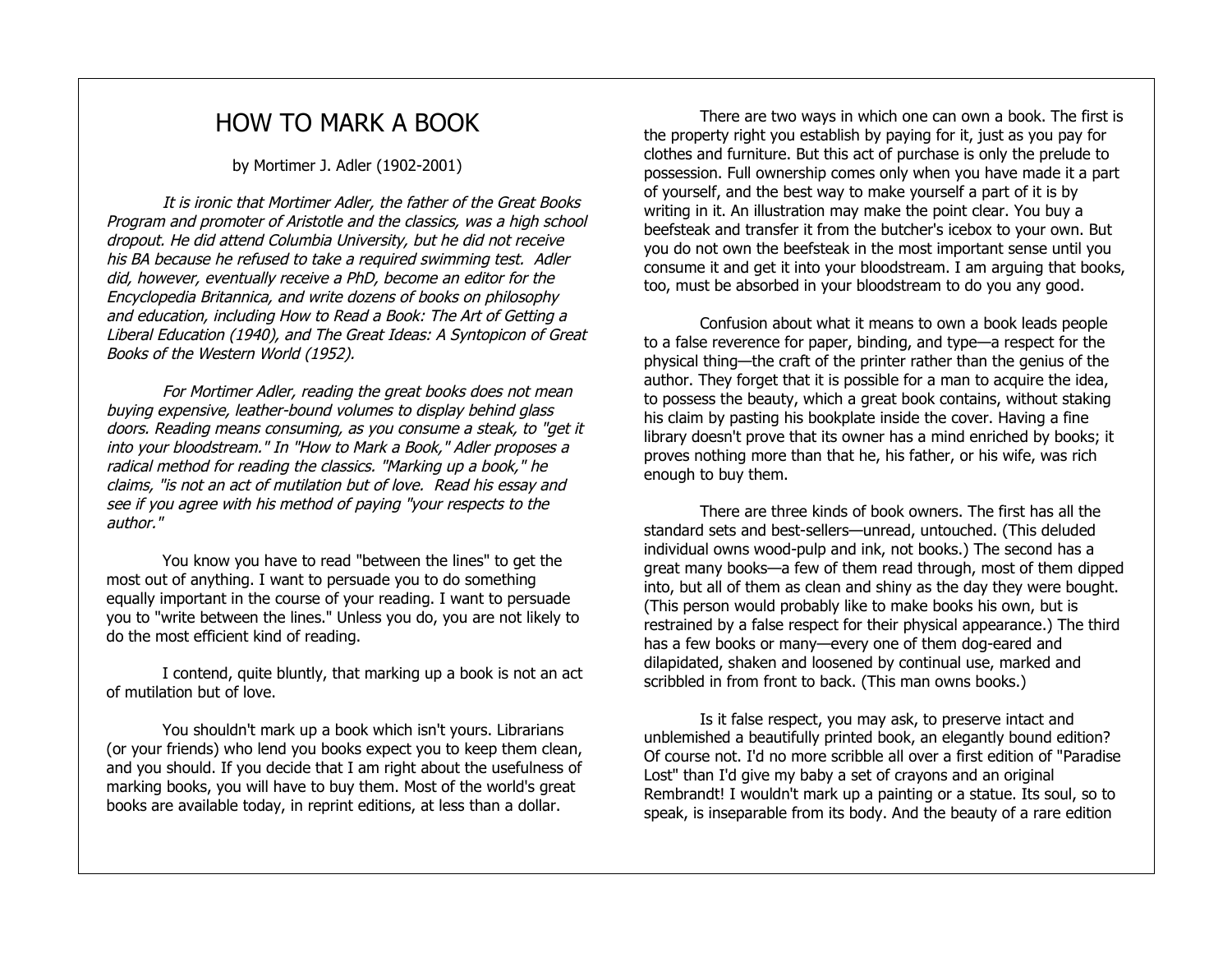or of a richly manufactured volume is like that of a painting or a statue.

But the soul of a book can be separated from its body. A book is more like the score of a piece of music than it is like a painting. No great musician confuses a symphony with the printed sheets of music. Arturo Toscanini reveres Brahms, but Toscanini's score of the C-minor Symphony is so thoroughly marked up that no one but the maestro himself can read it. The reason why a great conductor makes notations on his musical scores—marks them up again and again each time he returns to study them—is the reason why you should mark your books. If your respect for magnificent binding or typography gets in the way, buy yourself a cheap edition and pay your respects to the author.

Why is marking up a book indispensable to reading? First, it keeps you awake. (And I don't mean merely conscious; I mean wide awake.) In the second place, reading, if it is active, is thinking, and thinking tends to express itself in words, spoken or written. The marked book is usually the thought-through book. Finally, writing helps you remember the thoughts you had, or the thoughts the author expressed. Let me develop these three points.

If reading is to accomplish anything more than passing time, it must be active. You can't let your eyes glide across the lines of a book and come up with an understanding of what you have read. Now an ordinary piece of light fiction, like, say, "Gone with the Wind," doesn't require the most active kind of reading. The books you read for pleasure can be read in a state of relaxation, and nothing is lost. But a great book, rich in ideas and beauty, a book that raises and tries to answer great fundamental questions, demands the most active reading of which you are capable. You don't absorb the ideas of John Dewey the way you absorb the crooning of Mr. Vallee. You have to reach for them. That you cannot do while you're asleep.

If, when you've finished reading a book, the pages are filled with your notes, you know that you read actively. The most famous active reader of great books I know is President Hutchins, of the University of Chicago. He also has the hardest schedule of business

activities of any man I know. He invariably reads with a pencil, and sometimes, when he picks up a book and pencil in the evening, he finds himself, instead of making intelligent notes, drawing what he calls "caviar factories" on the margins. When that happens, he puts the book down. He knows he's too tired to read, and he's just wasting time.

But, you may ask, why is writing necessary? Well, the physical act of writing, with your own hand, brings words and sentences more sharply before your mind and preserves them better in your memory. To set down your reaction to important words and sentences you have read, and the questions they have raised in your mind, is to preserve those reactions and sharpen those questions.

Even if you wrote on a scratch pad, and threw the paper away when you had finished writing, your grasp of the book would be surer. But you don't have to throw the paper away. The margins (top and bottom, as well as side), the end-papers, the very space between the lines, are all available. They aren't sacred. And, best of all, your marks and notes become an integral part of the book and stay there forever. You can pick up the book the following week or year, and there are all your points of agreement, disagreement, doubt, and inquiry. It's like resuming an interrupted conversation with the advantage of being able to pick up where you left off.

And that is exactly what reading a book should be: a conversation between you and the author. Presumably he knows more about the subject than you do; naturally, you'll have the proper humility as you approach him. But don't let anybody tell you that a reader is supposed to be solely on the receiving end. Understanding is a two-way operation; learning doesn't consist in being an empty receptacle. The learner has to question himself and question the teacher. He even has to argue with the teacher, once he understands what the teacher is saying. And marking a book is literally an expression of your differences, or agreements of opinion, with the author.

There are all kinds of devices for marking a book intelligently and fruitfully. Here's the way I do it: